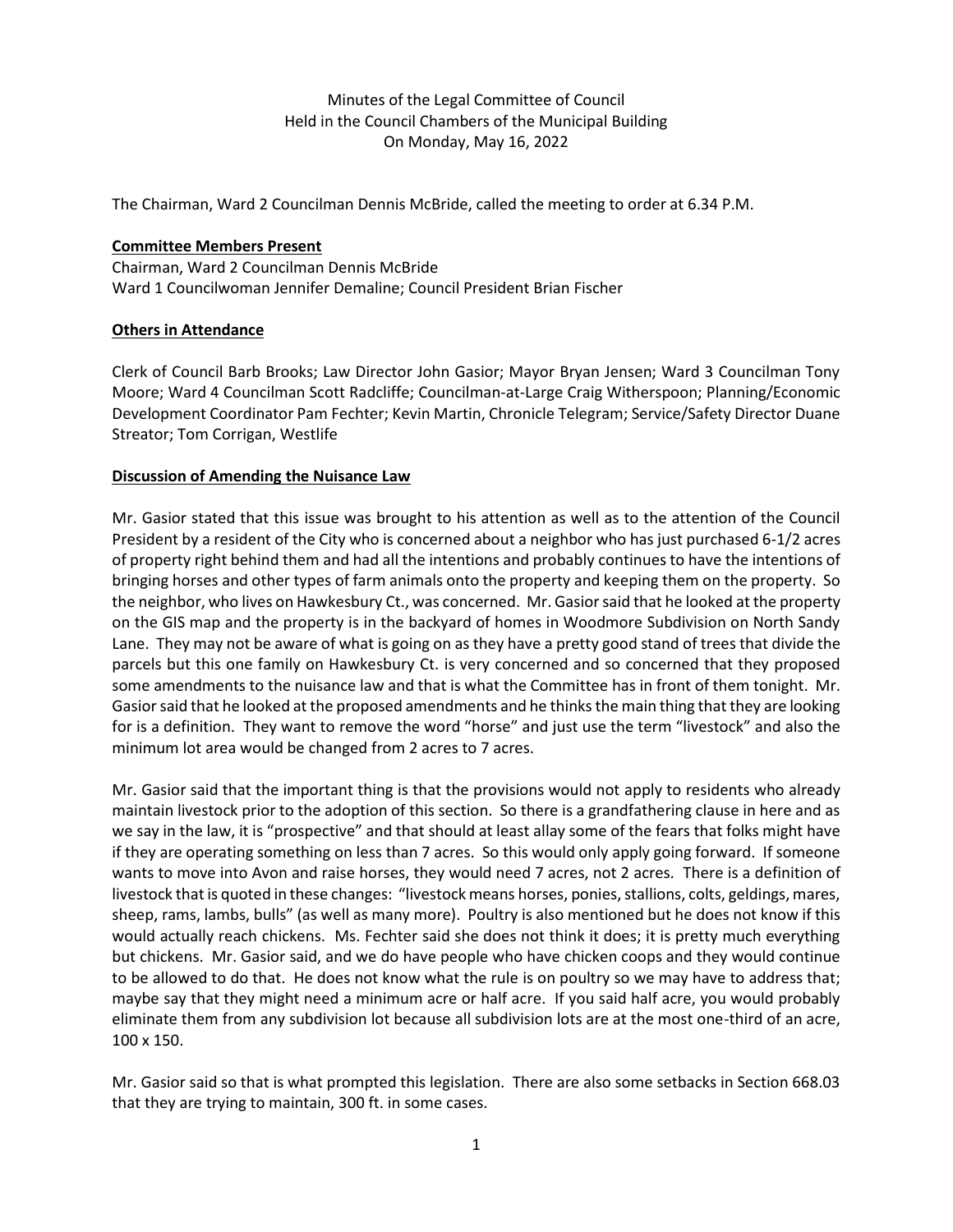Mr. Fischer said he wanted to make sure it is clear that we are trying to protect people that have existing properties that are engaging in whatever these issues cover and also protect our existing residents and subdivisions. So everybody who is currently engaged in these activities would be grandfathered but for new people that are coming into Avon with the intention of farming or putting in livestock, we want to make sure that we have an updated nuisance code.

Mr. McBride said he finds it very disingenuous that for the property we are talking about, the 6-1/2 acres, the proposed change has been purposely set at 7 acres. He said that, as Council, they need to determine what the setbacks are and 300 ft. may be excessive. He also felt that we should regulate chickens and roosters because in one acre roosters are loud. He does not know what the big concern is with a horse; there are probably people with horses in Avon that are not even on 7 acres or 6 acres.

Mr. Gasior stated that, as Mr. McBride points out, 7 acres may not be the number. He asked City Engineer Ryan Cummins today how difficult it would be to put together a map identifying all parcels 7 acres or greater and he said he could do that relatively fast. So we could get a map and you will be able to see just how many lots we are dealing with that are 7 acres and of course Mr. Cummins can tweak that number and produce maps with lots of different acreages than 7. It is a little difficult in Avon as we have parcels of land that are owned by the same entity or the same individual. So somebody might own 3 acres and right next door, they own 4 acres and that 7-acre parcel that is commonly owned will not come up. So that will take a little more work to identify those parcels, but at least initially, we can see the lots of 7 acres.

Mr. Gasior stated that there is a registration requirement with this but that registration requirement appears to have been in the Code for a number of years. Almost all of these Ordinances that we are dealing with today were passed in the 60's or the 70's and we might want to reconsider some of these things, especially in light of the fact that if you were to go back and look at Avon's population in 1968 or 1973, or 1975, you will find that today it is probably 5, 6, or 7 times what it was back then and yet what was satisfactory back then for 2 acres, if you extrapolate that and look forward to the population today, you might be looking at maybe requiring 12 acres. So that is something else to consider.

Mr. Gasior added that he and Ms. Fechter talked earlier today and were thinking about sending this to Planning Commission but these are all Section 600 nuisance provisions that do not necessarily have to go the Planning Commission because they do not impact the Planning and Zoning Code. But if the Committee wants to refer it to Planning, they could do that and Planning could also look at the Planning and Zoning Code and see if anything needs to be amended there. But what Legal Committee has in front of them tonight is all general law which is Part 6 of the Codified Ordinances.

Mr. Radcliffe asked if we knew, with the current registration, how many houses currently in Avon do have horses or other livestock? He said that there is possibly some benefit to this as we have talked a lot about what can be done to keep property from being developed and a small farm like this in the right spot could be a benefit if it keeps a number of houses from being built. We have several places on Mills Road and that area that already have horse farms and horse barns, etc. Mr. Radcliffe said that he would also like to see how our Ordinance compares to those of surrounding communities. He knows there are horses in Avon Lake, N. Ridgeville, Sheffield, Sheffield Lake, and Vermilion. He thinks we need to consider another 120 or 180 days stopgap while we do some investigation of what other laws have been updated over the years. In his opinion, taking 10 acres and having it be one house with a barn on it, is more of an appeal than 10 acres with 15, 20, or 30 houses on it.

Mr. Moore noted that right now it is 2 acres and asked if we are going to grandfather certain residents that have horses and if they have let's say 4 acres, would they be allowed to get another horse based on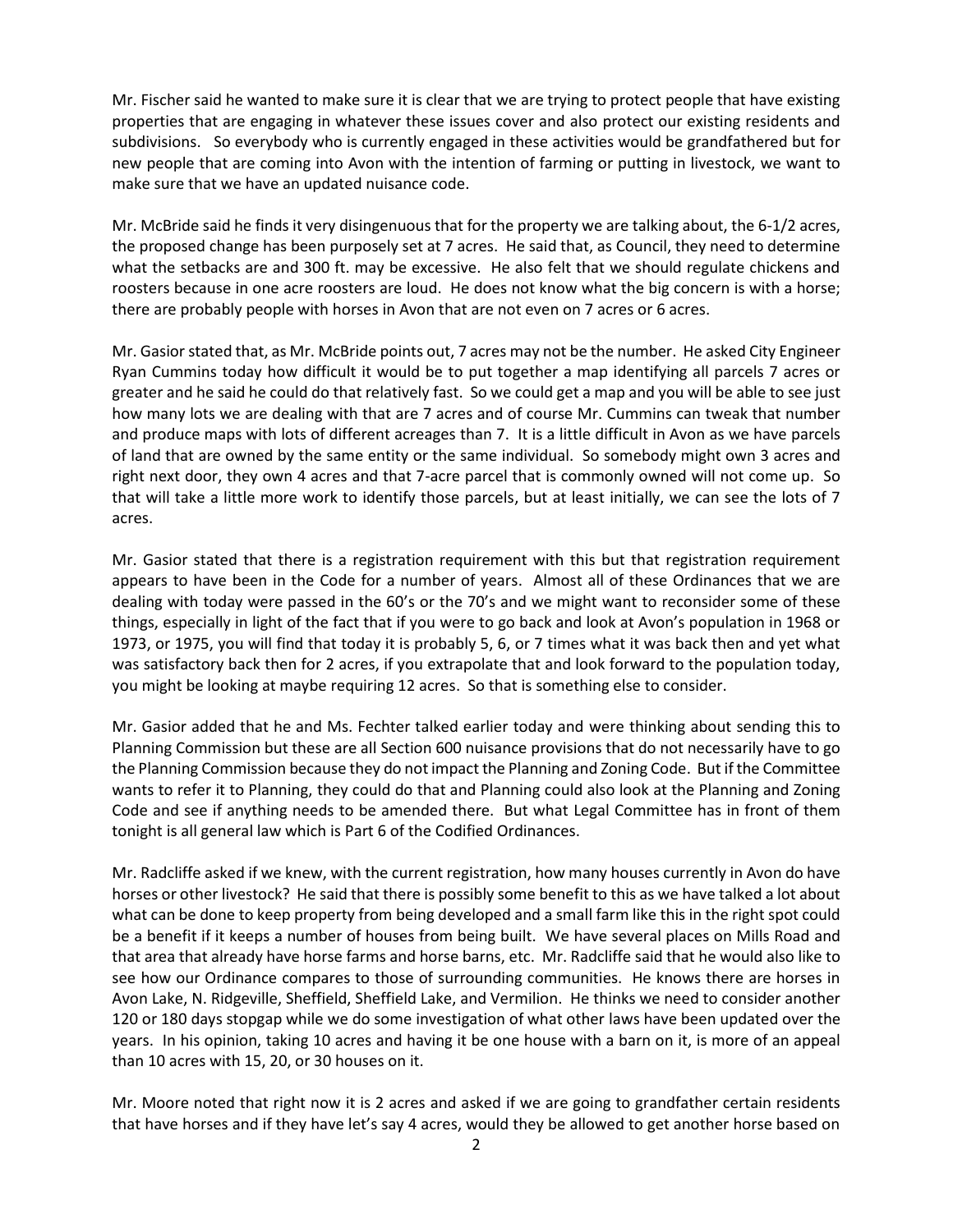those extra acres? That has to be talked about in that grandfathering idea as well. Also, he was going to suggest, as Mr. Radcliffe did, that we compare our Ordinance to those of neighboring suburbs.

Mrs. Demaline stated that when we change the definition of this Ordinance from "horse" to "livestock" that encompasses so much more than just horses, so the current registration that we have on file or potentially on file (she does not know if that is something that has been regularly kept or not), the intent of the Ordinance currently is only to register a horse. Now we change the intent to register livestock which is a much broader term and we have....so when Mr. Gasior said "prospective", how are you going to capture the people that currently live here that have livestock and what happens in a year from now? Say someone gets their farming roots and decides that they want to get some livestock and has lived here since 2011. Can they do it? Those are things she thinks they need to address. And then under the penalty section, in (h), it says that violation is going to result in removal of livestock from the lot. Who is going to do that? Who is going to be responsible for that? And in section (f) under 618.13, the proposed change is that the City can approve an appropriate manager of manure plans. Who is going to do that? And how do we manage that? Those are her questions. And she agrees with Mr. Radcliffe and Mr. Moore about looking at surrounding cities to see what other Ordinances are on file and agrees with Mr. McBride that we cannot just take this on for this one complainant; we need to look at the overall scope of the City.

Mr. Witherspoon agreed with Mr. McBride that if we are going to put limits on size of property, let us do it as Council. He thought that was really important. It sounds like we have a lot of work to do on this before we start passing Ordinances but he agrees with what has been said this evening. Council should be the ones that set the parameters on the livestock, not the neighbor that does not want it there.

Mayor Jensen stated that this is going to be a difficult thing to change things, coming from a farming community. And who enforces those things? He and Ms. Fechter were talking today in terms of a zoning person who would go out and check to see if this was a grandfathered property. And then also if someone quits with farm animals, how long do they have before they can start it again? He said he thought that we are in kind of a mixed situation and that surrounding communities have fought the same battle regarding the nuisance of noises, the smell and some of the things that you would normally attribute to farmland but now saying that their community has grown to such a point where you should not have those kind of things. It is challenging and it has been suggested that the issue go back to Planning but he agrees with Mr. Gasior that it is really not a Planning thing because it is something that we have to address by Ordinance, not so much about how it changes the Planning and Zoning Code. This could take property out of development but he does not think many people are going to come to Avon and buy 10 acres to put animals on it instead of going somewhere else out in the country if they truly wanted to farm.

Mr. McBride said it would be maybe more of a gentleman farmer who wants to have a few chickens or goats. And what about a family that has had a farming heritage and now the farm is no longer there and the kids are still involved in 4-H; what do we do in that situation? Mr. McBride added that this kind of reminds him of the complaints we received from Avon Lake residents when he was first on Council about the water cannons. Some people in Avon Lake were just incensed about hearing that boom go off. Well, they moved out near farmland; it is just the way it is and we still have a lot of farms here. Not as big and not as many as we had but we still have farms.

Mr. Radcliffe said that he knows a place on Mills Road that was built and put in there for managing horses. That place was sold to people that he believed did not have horses and then he thought it was sold again to people that did want to have horses, so we need to make sure that this is being grandfathered in how that affects that property and those owners. If you buy a piece of property that already has horses and then find out later that you are not able to use it even though it had been used that way in the past, would be something that we should set out first. The second thing is the point about what our Code would be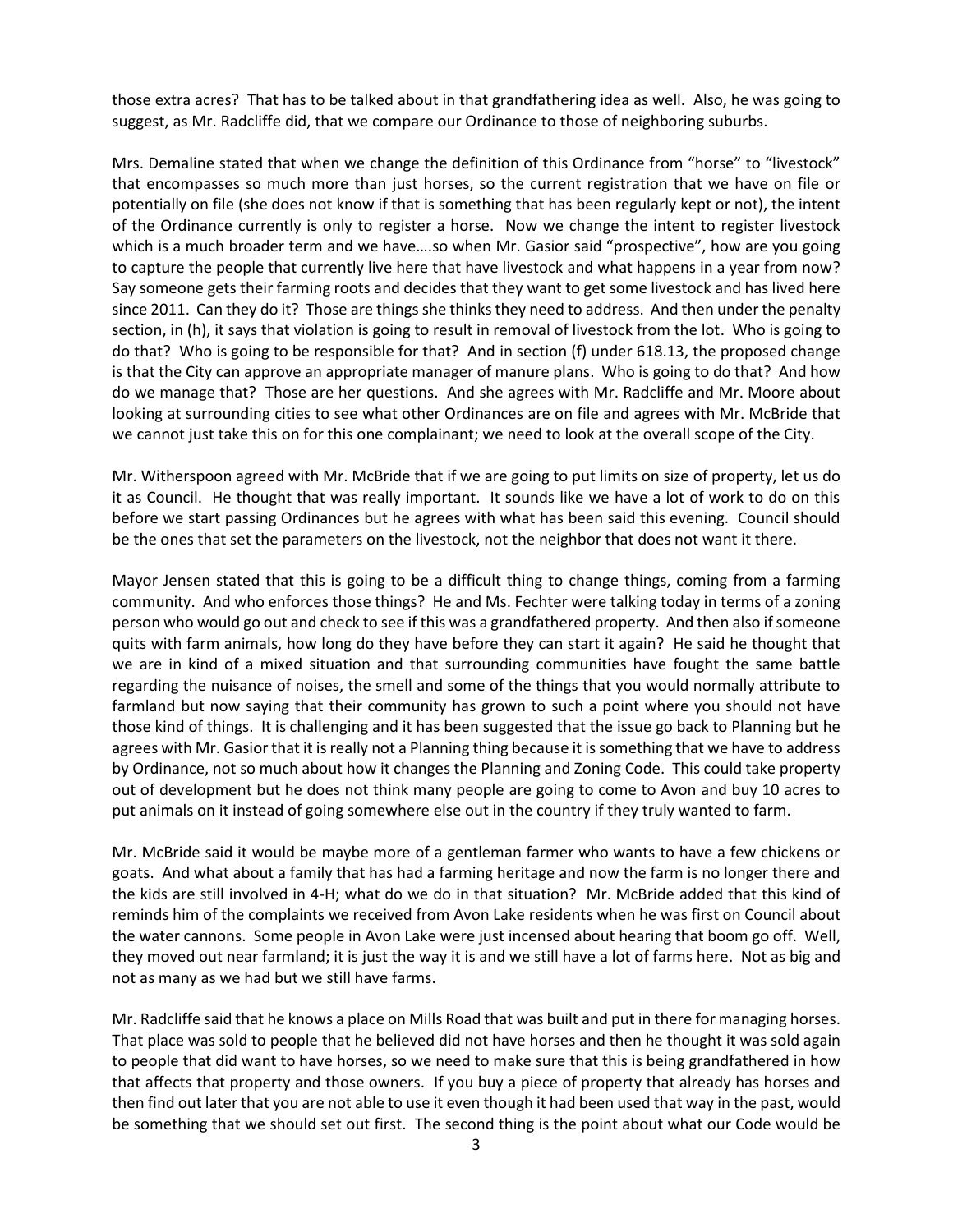for a business running a horse farm vs just a resident that wants to have a couple of horses for his grandkids to ride around on? There is a distinction there from a personal homeowner just having a couple of horses or some goats vs raising horses to breed, etc. He thinks that distinction of who owns the property needs to be discussed if this is being talked about in a residential area. Ms. Fechter noted that our Code does differentiate between commercial riding stables and residential stables. Mr. Radcliffe said so there are some things in the Code in that regard and if we are looking at updating these codes we need to make sure that carries forward also for the benefit of the residents whether it is in a subdivision or not in a subdivision.

Ms. Fechter stated that she pulled all the code sections for N. Ridgeville and pretty much all of them copy ours: 2 acres for one horse, and then ¼ acre after that for each additional horse.

Mr. Witherspoon said he was just wondering if this is a kind of a time-sensitive thing if we need to protect the situation with some type of a legal hold on doing this until we can come up with some ideas. He was suggesting this even though he hates putting moratoriums on anything.

Mr. Gasior said that we could probably do a moratorium on the registration. He noted that Mr. Streator did not think there are any registrations that are out there but we want to double check with the Police Department and see if they have any record of registration. Registration of a horse was a requirement for lots under 10 acres so we could put forth a moratorium on any registrations for horses which would prohibit them because under the law that currently exists, you cannot have them unless they are registered. We could do that in the interim. We could pass a broader moratorium but it certainly would not affect anybody that is already operating.

Mr. Gasior said that his only takeaway from all of this is that we are dealing with Ordinances that are 50 years old and in some cases 55 to 60 years old and have not changed in that period of time while the City of Avon has changed. We do not have to necessarily go to the 7 acres but just maybe to something that says that farm animals must be housed and maintained 200 ft. from another residential property, or 300 ft. and just try and determine what would be an appropriate number because in the one case that prompted the complaint and this discussion, we are dealing with a unique plot of land that is in the City and it is surrounded by residential property but it just happens to sit isolated there. You can go down Case Road or Stony Ridge Road and find 4, 5, or 6 acre parcels of land and he does not think you are going to find many complaints being generated from an area like that. He thinks it is the uniqueness of this particular parcel that sits right in the middle of a developed area of Avon that prompted this and we have to look at it and see if maybe there is an overreaction here but we also might want to try to protect people that have spent hundreds of thousands of dollars on homes in developments and yes, they have moved into the country but they also expect a certain level of peace and tranquility with their property which is the basis of the nuisance law. All he can point out is that the laws that are on the books here in Avon are more than 50 years old and the City has changed dramatically in 50 years and the approach to regulation should probably reflect that.

Mr. McBride said that he agreed with a lot of what Mr. Gasior said. He said he was just looking at the property in question on the overhead screen and noted that their access is off from Nagel Road. He said he does not have a problem with regulations about manure and rodents, etc. but trying to tell somebody they have to have a 300 ft. setback…..so they cannot do anything with that parcel. That is a big enough piece of property; 6.8 acres is a lot of property.

Mrs. Demaline stated that she would be cautious about a moratorium on an Ordinance that is 50 years old that we are not even actually enforcing. She thinks we are almost being punitive to the people who purchased this property. They purchased it with the understanding of the current Ordinances on the